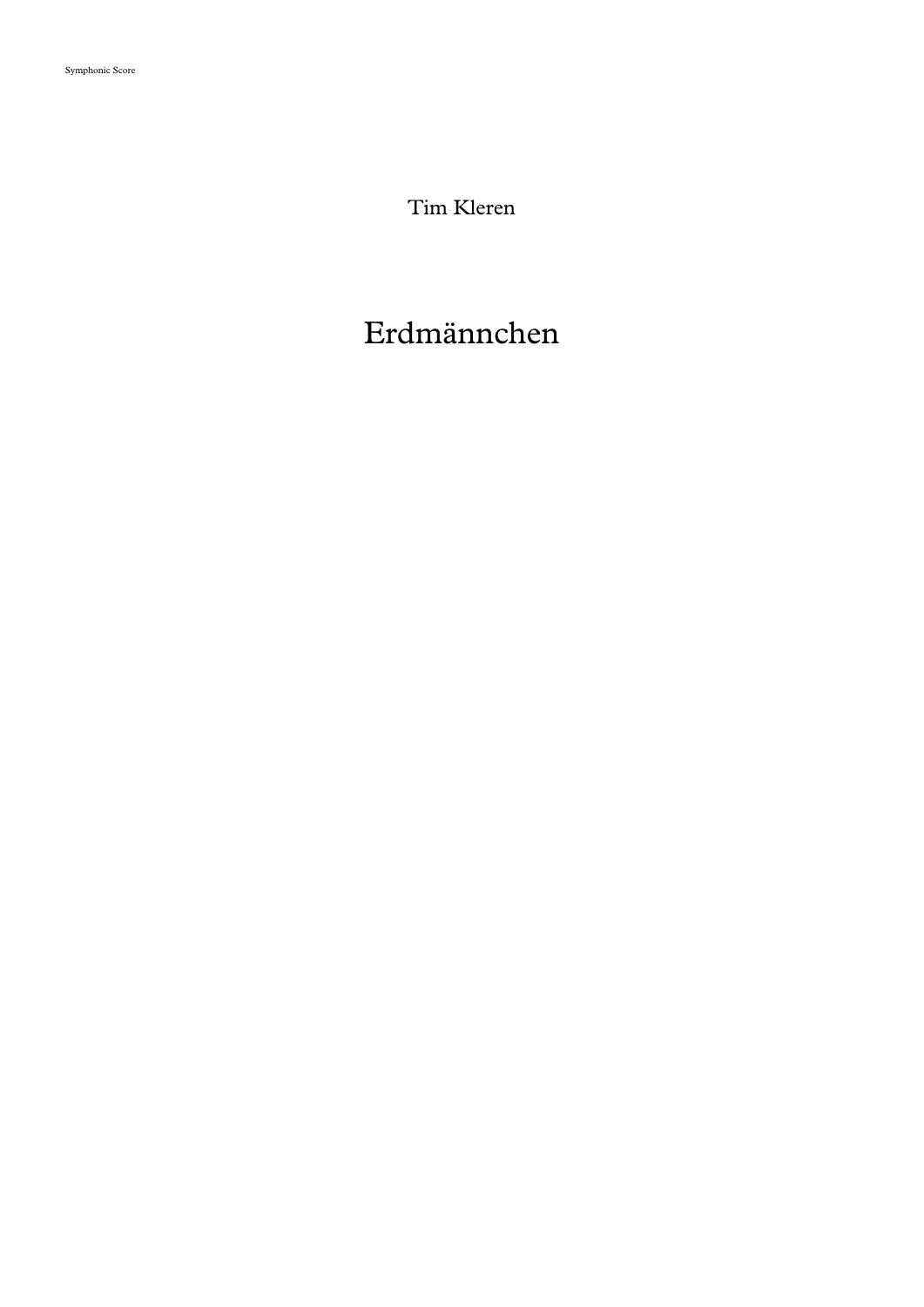At the beginning, the sun raise up and the suricates walks up. After thinking about what they can do today, some suricates begins to dance. The suricate's party is in full swing in the middle of their residential area.

In my imagination, the work 'Erdmännchen' (suricats), describes how beautiful it would be, if the suricats would throw a party, dance together and fool their colleagues. In this work, everything will happen.

One suricate is fully excited and begin to smoke a joint. He's body isn't strong enough, and he sudden got dizzy and tipped over.

His colleagues thought he was dead and began to make a funeral procession, while they carried him above their six heads.

But suddenly, from one second to another, he woked up, and told them that he insn't dead but just pretended to have slept.

His colleagues were relieved, and they celebrated until late at night.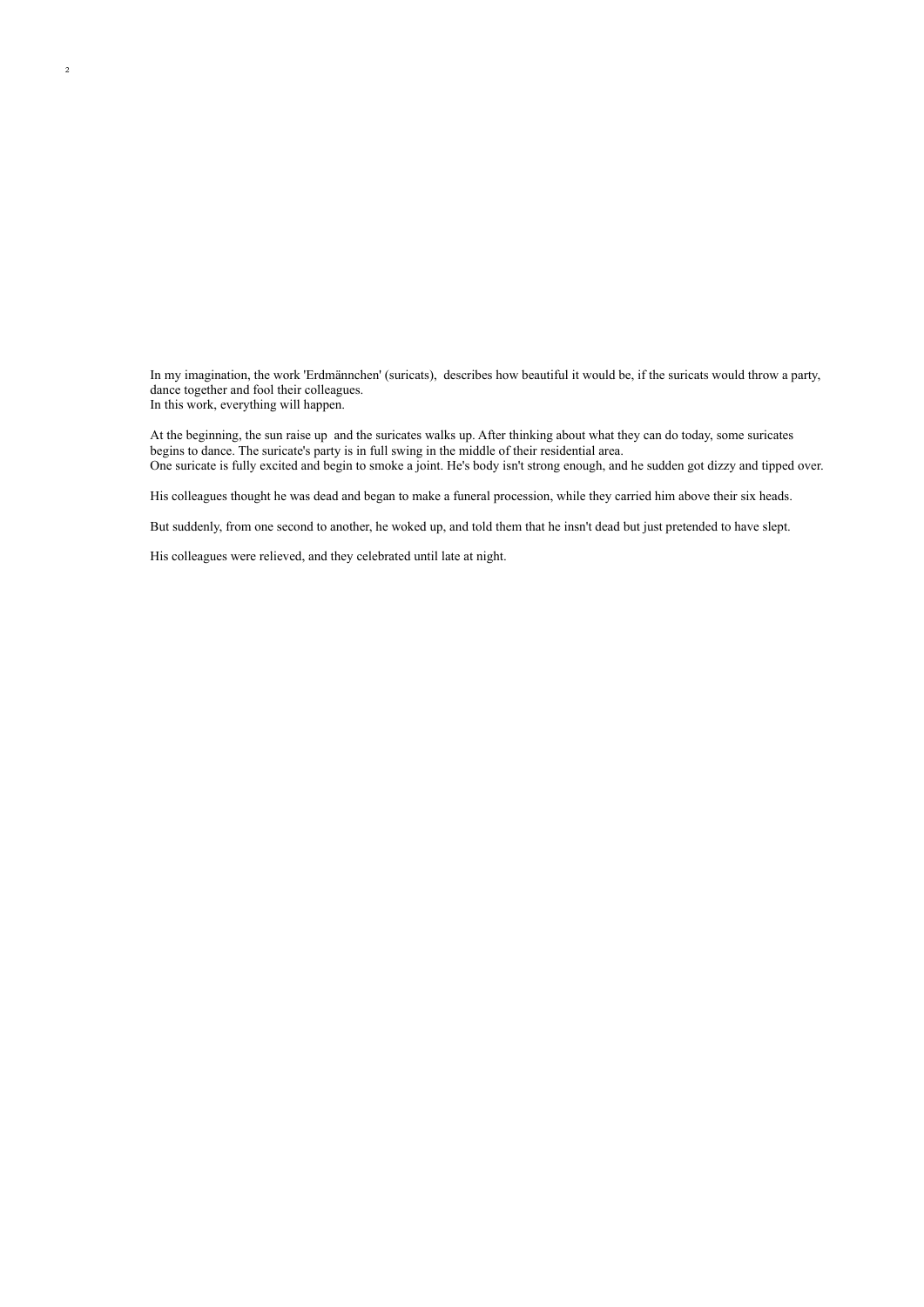SMP-20-0135







3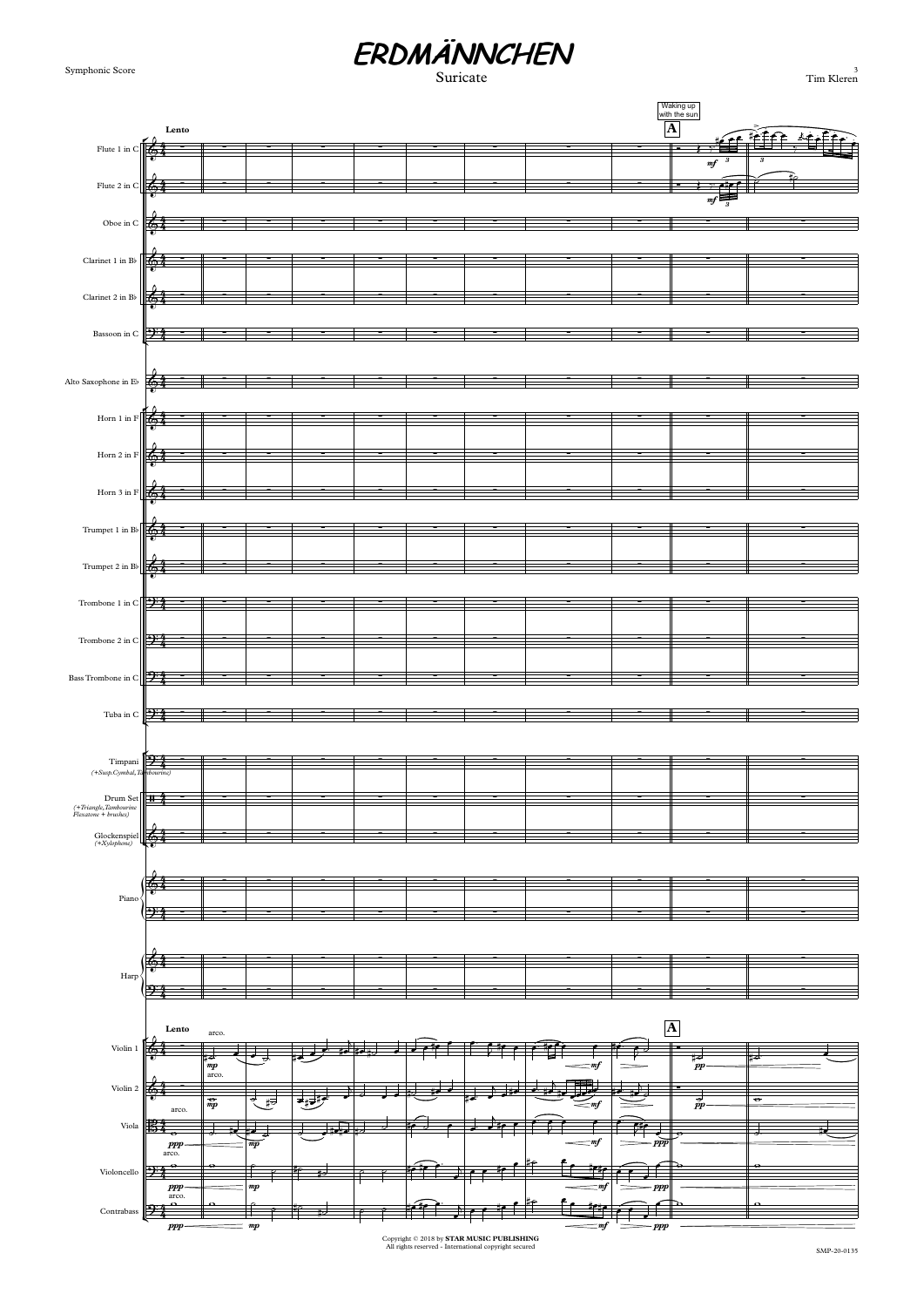

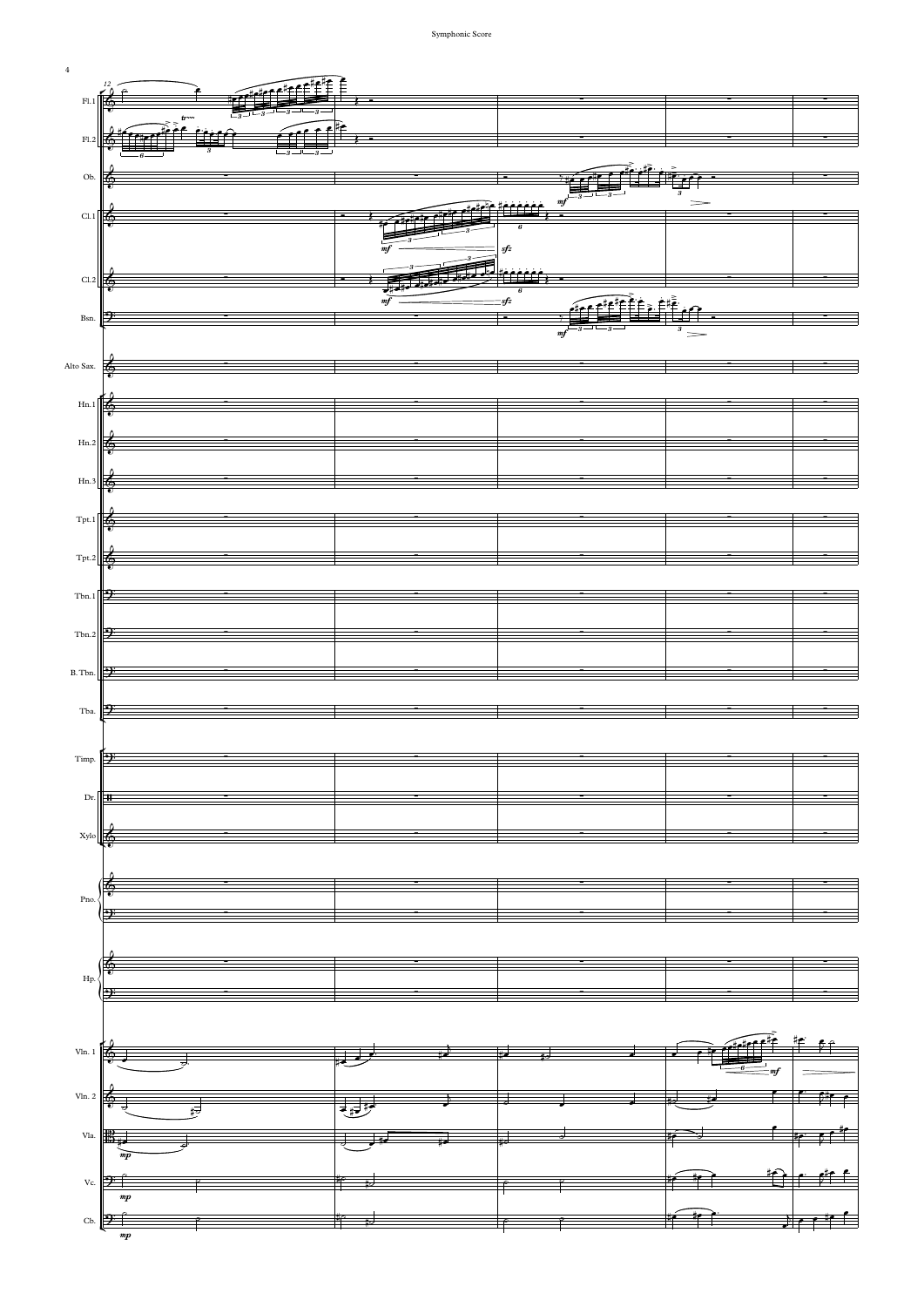

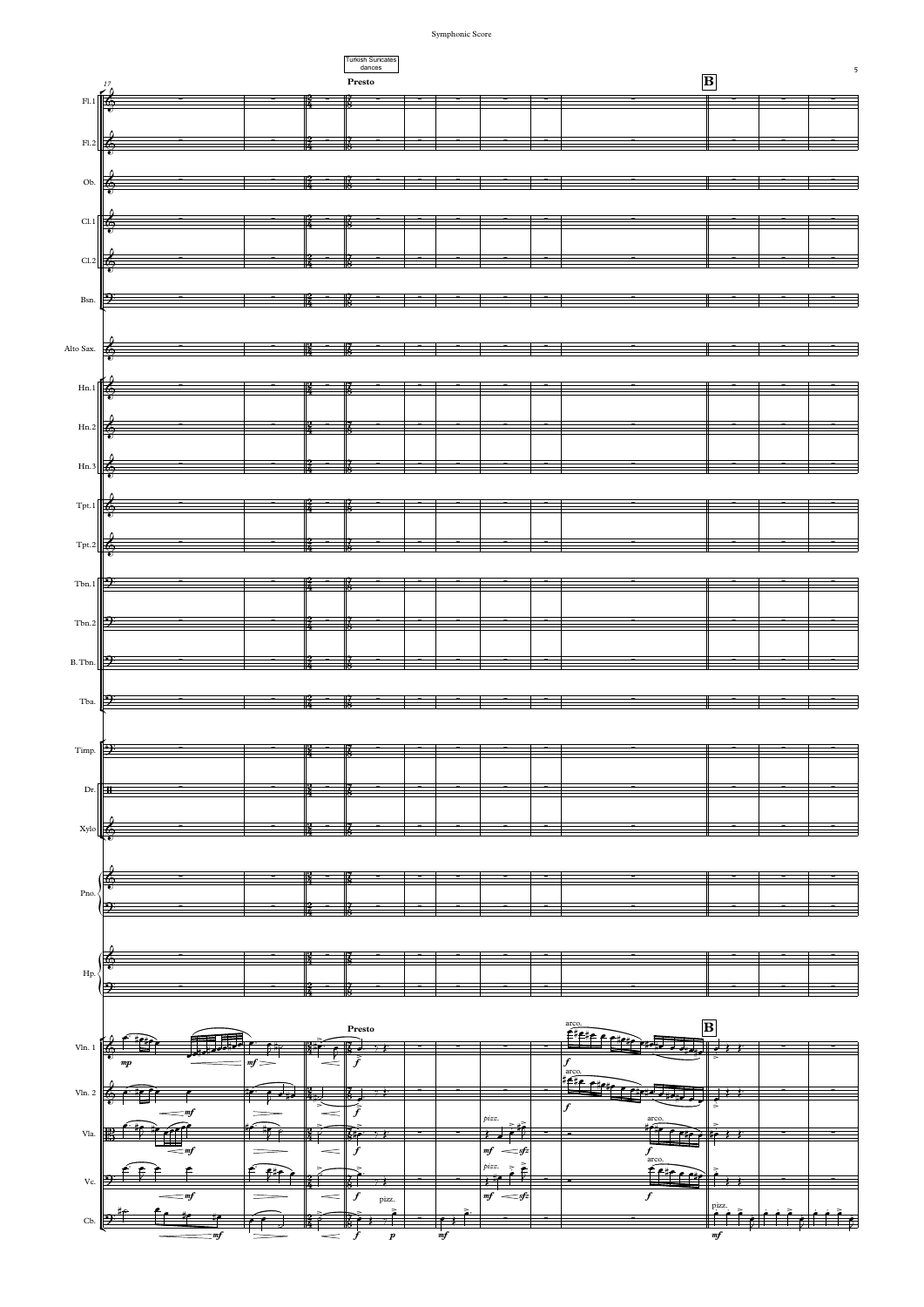

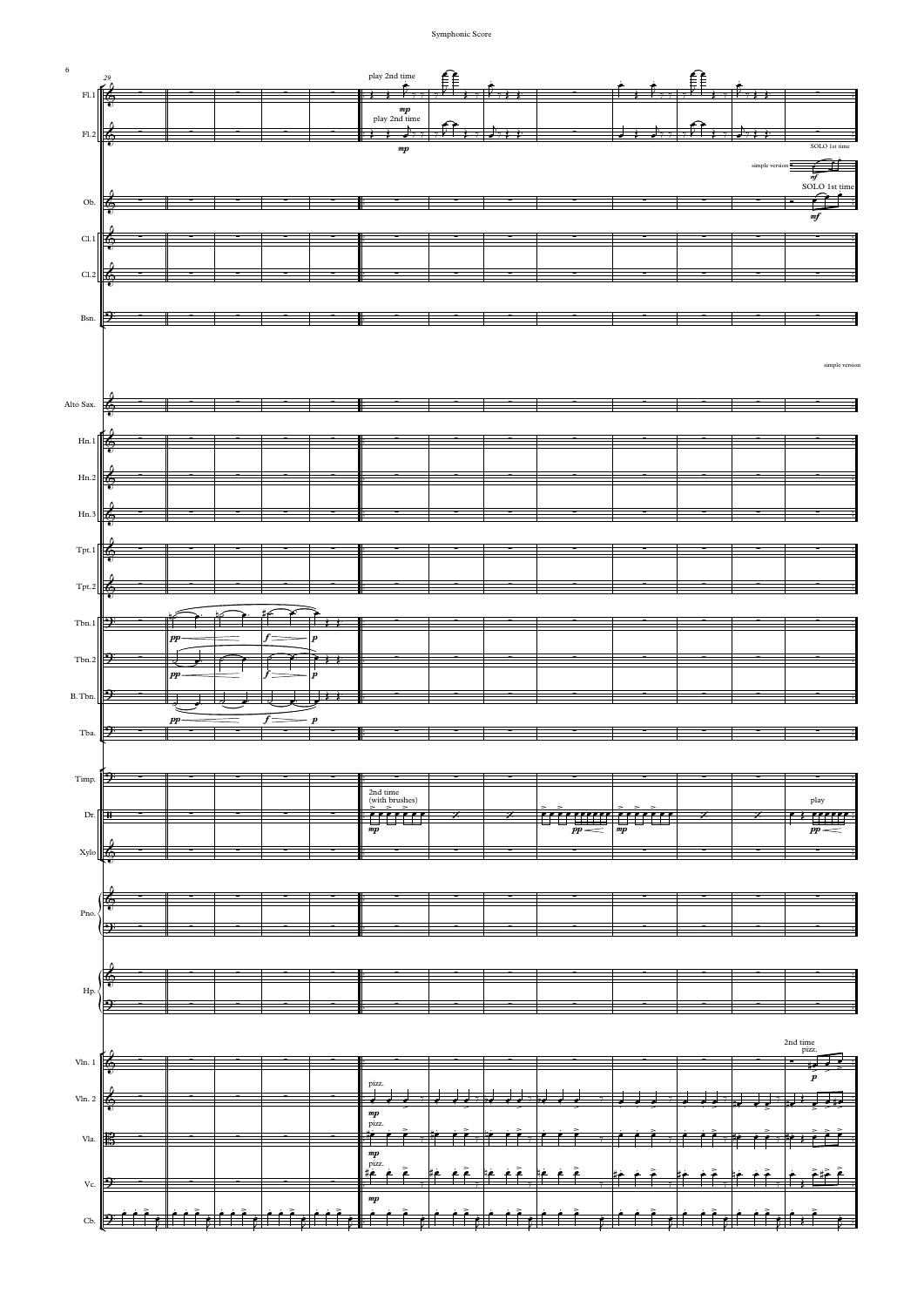

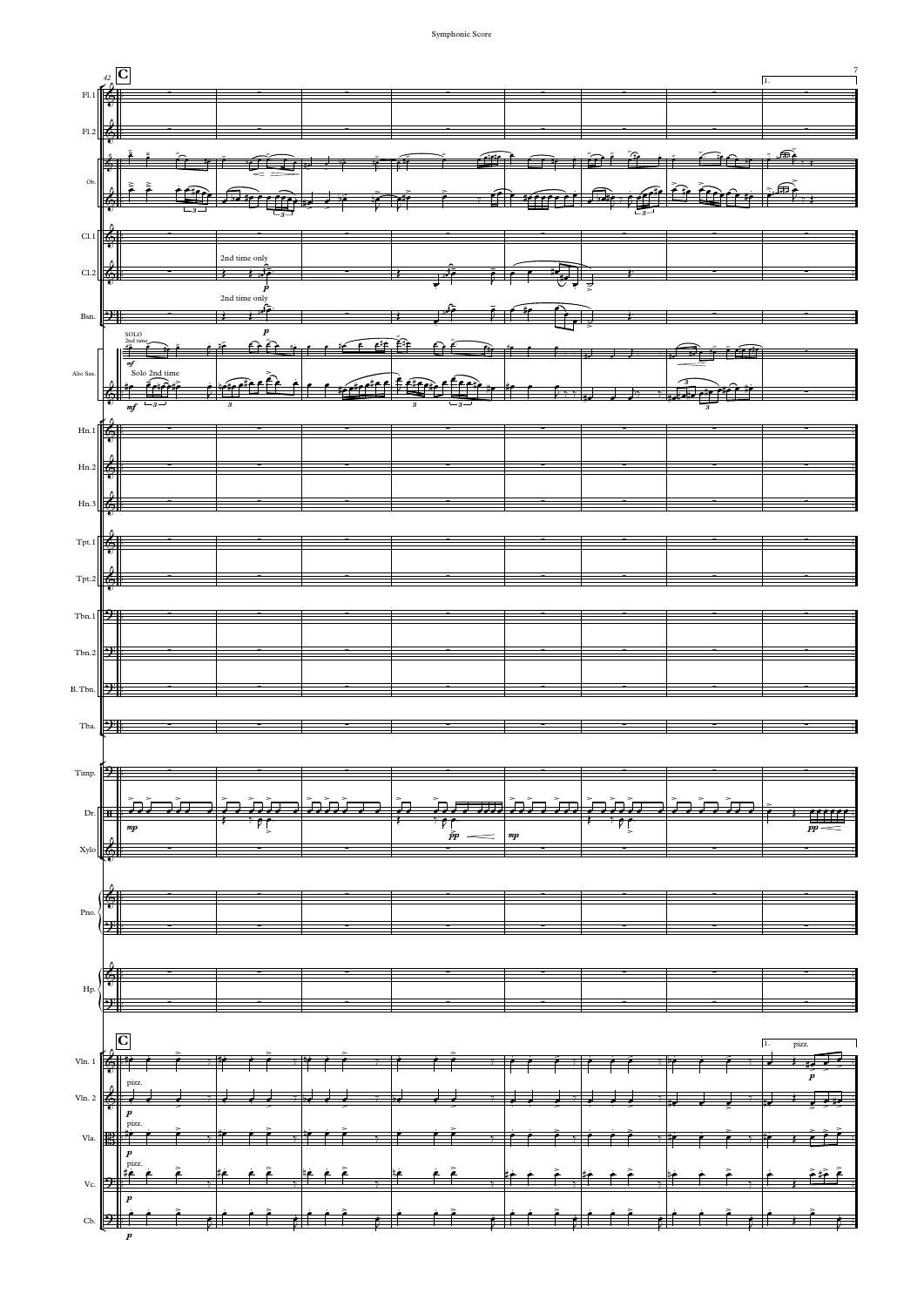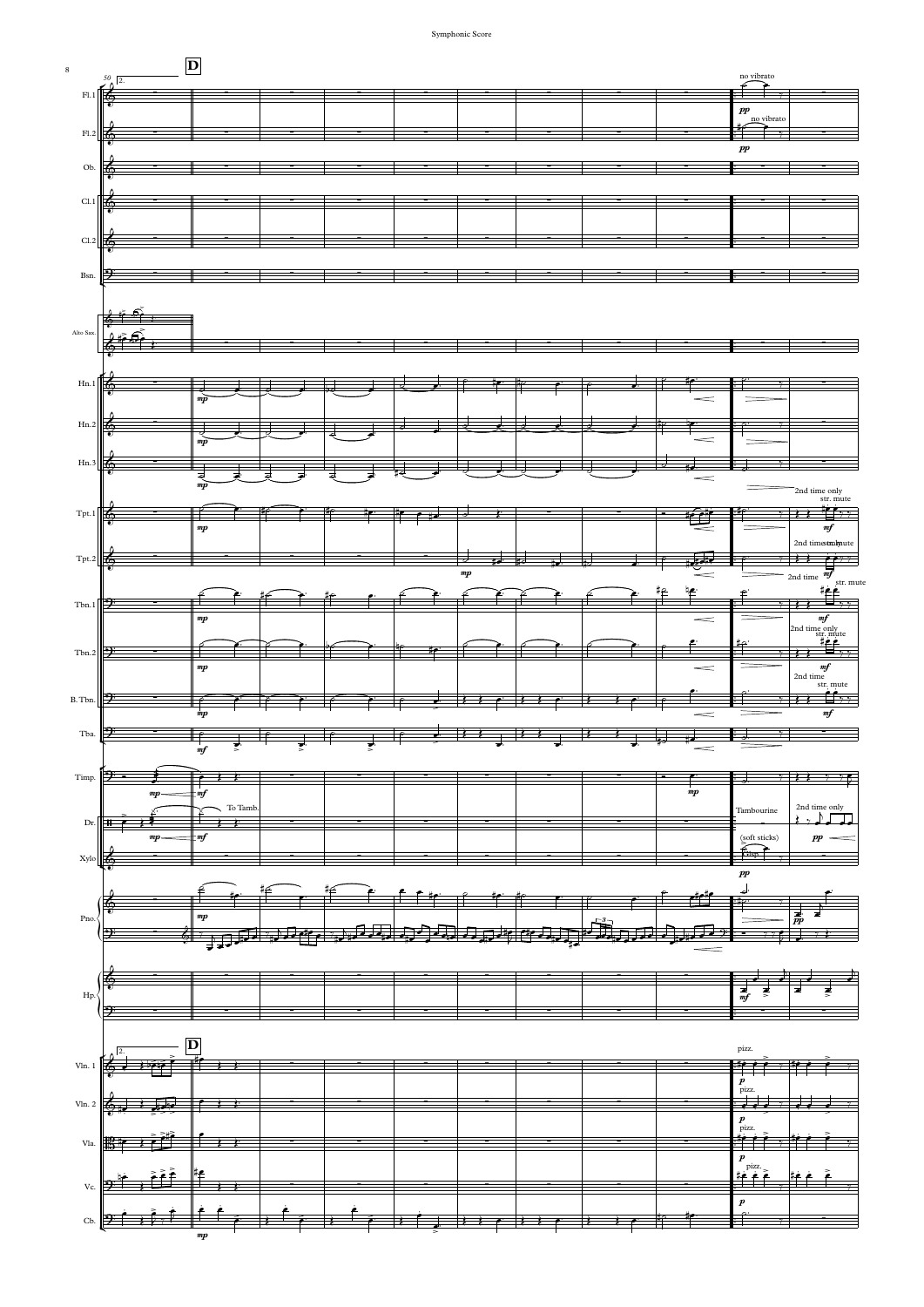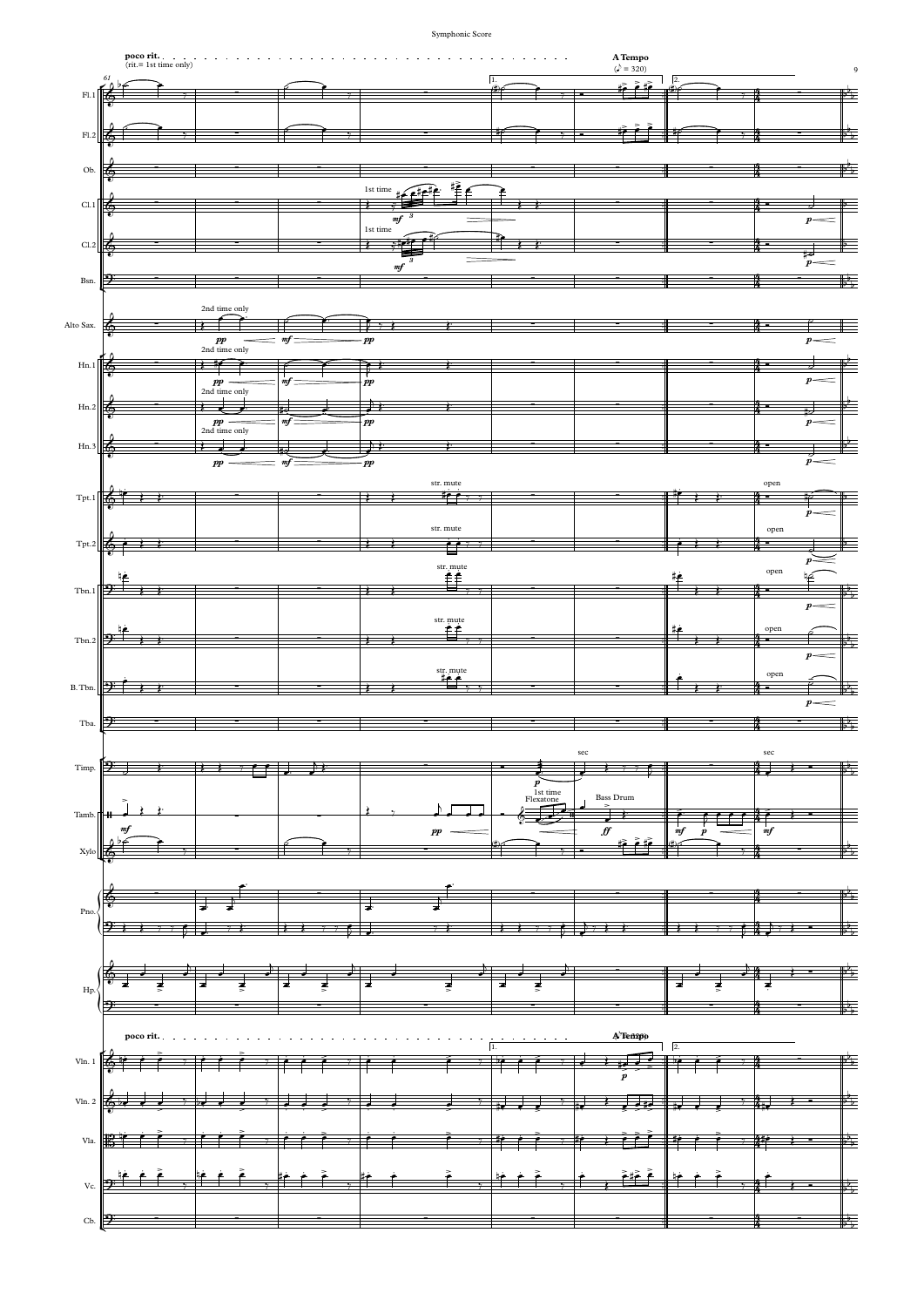

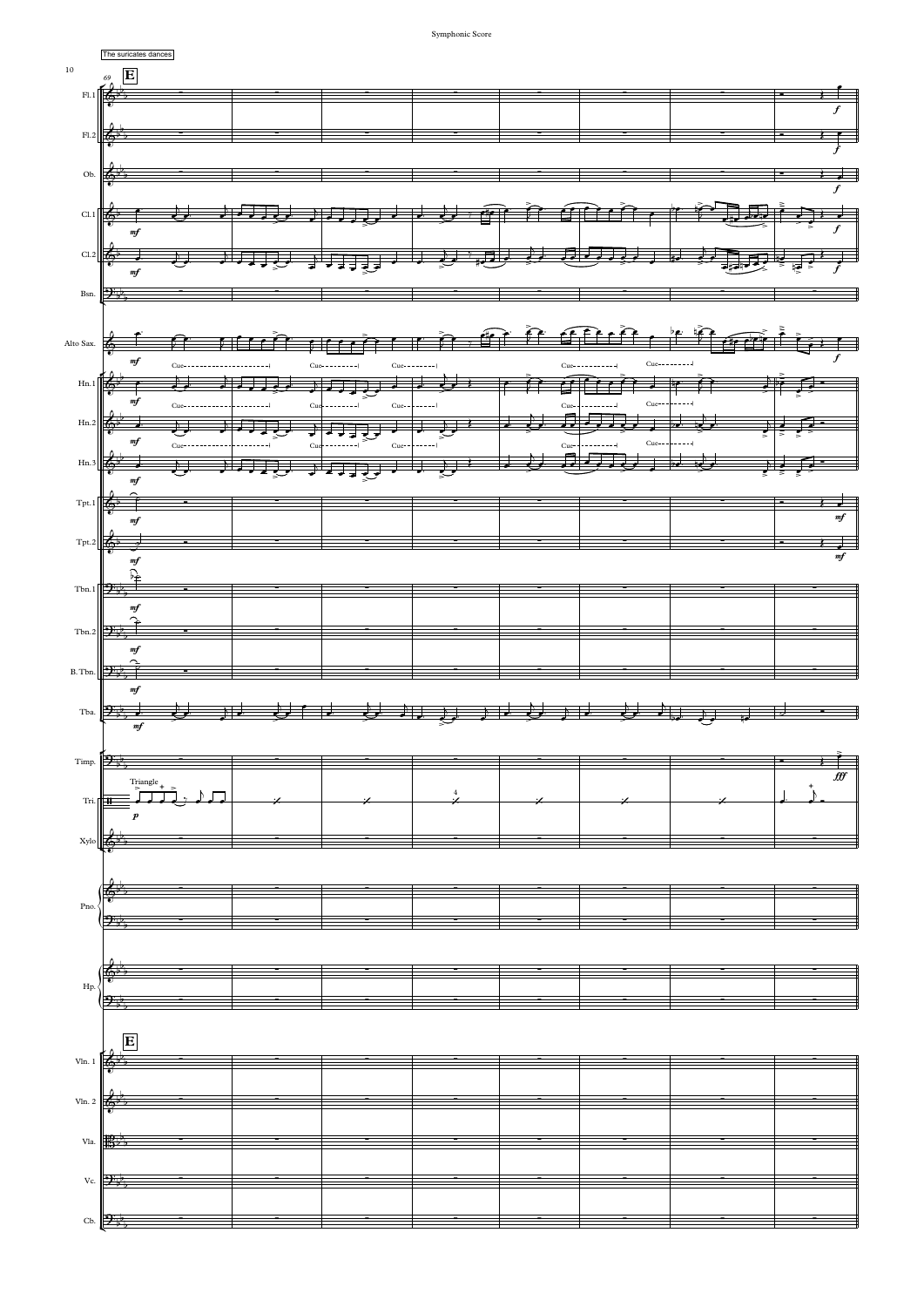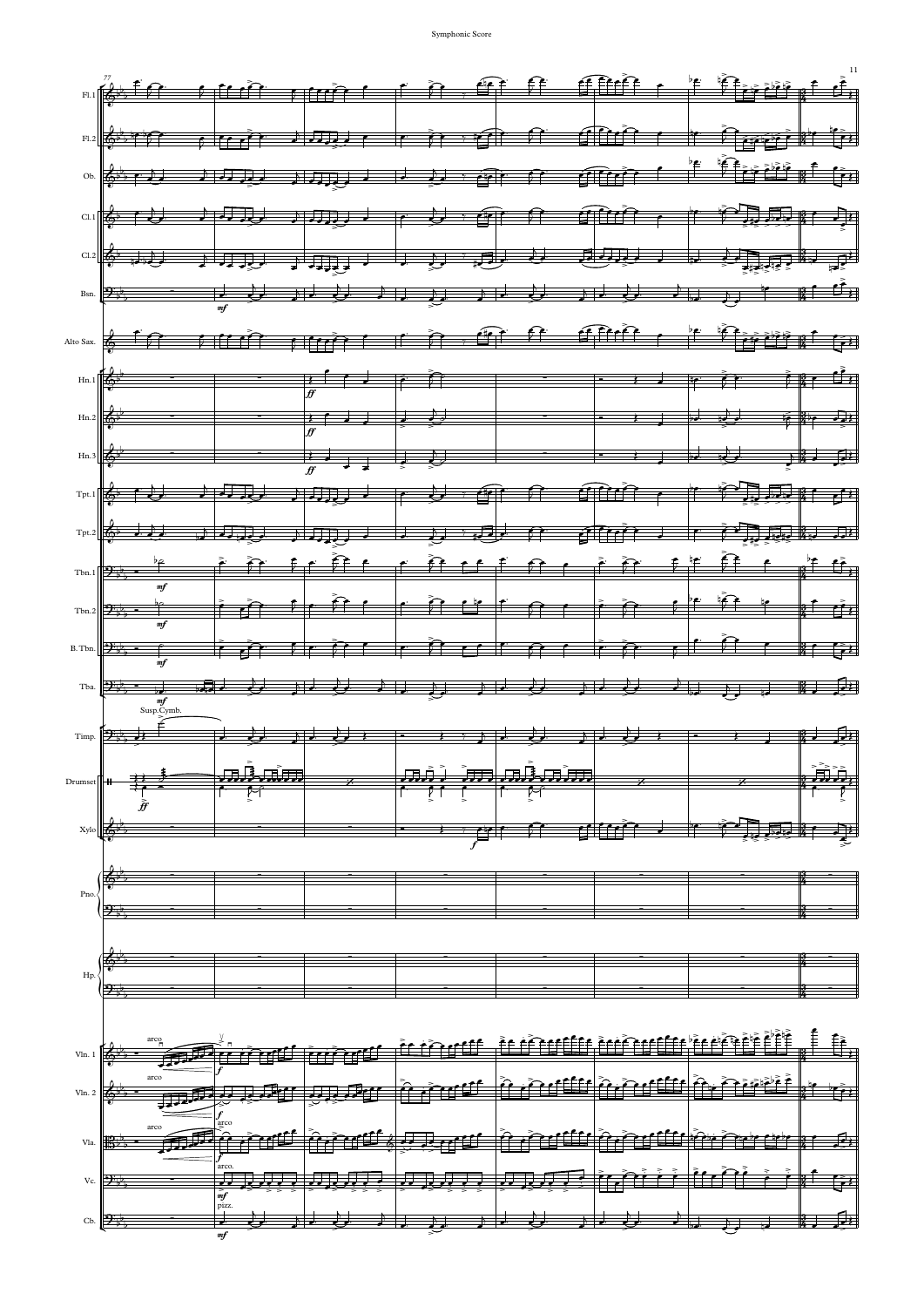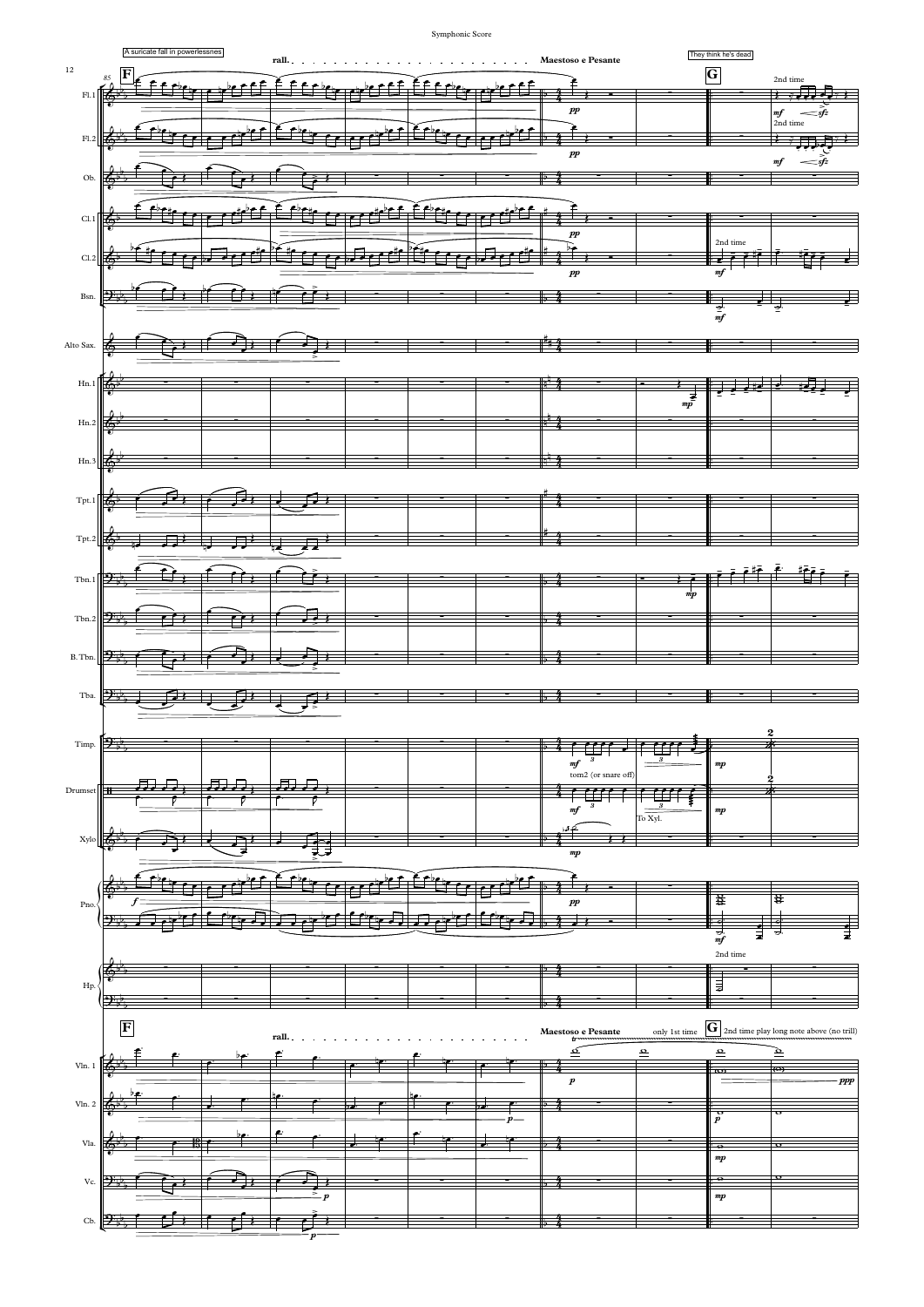

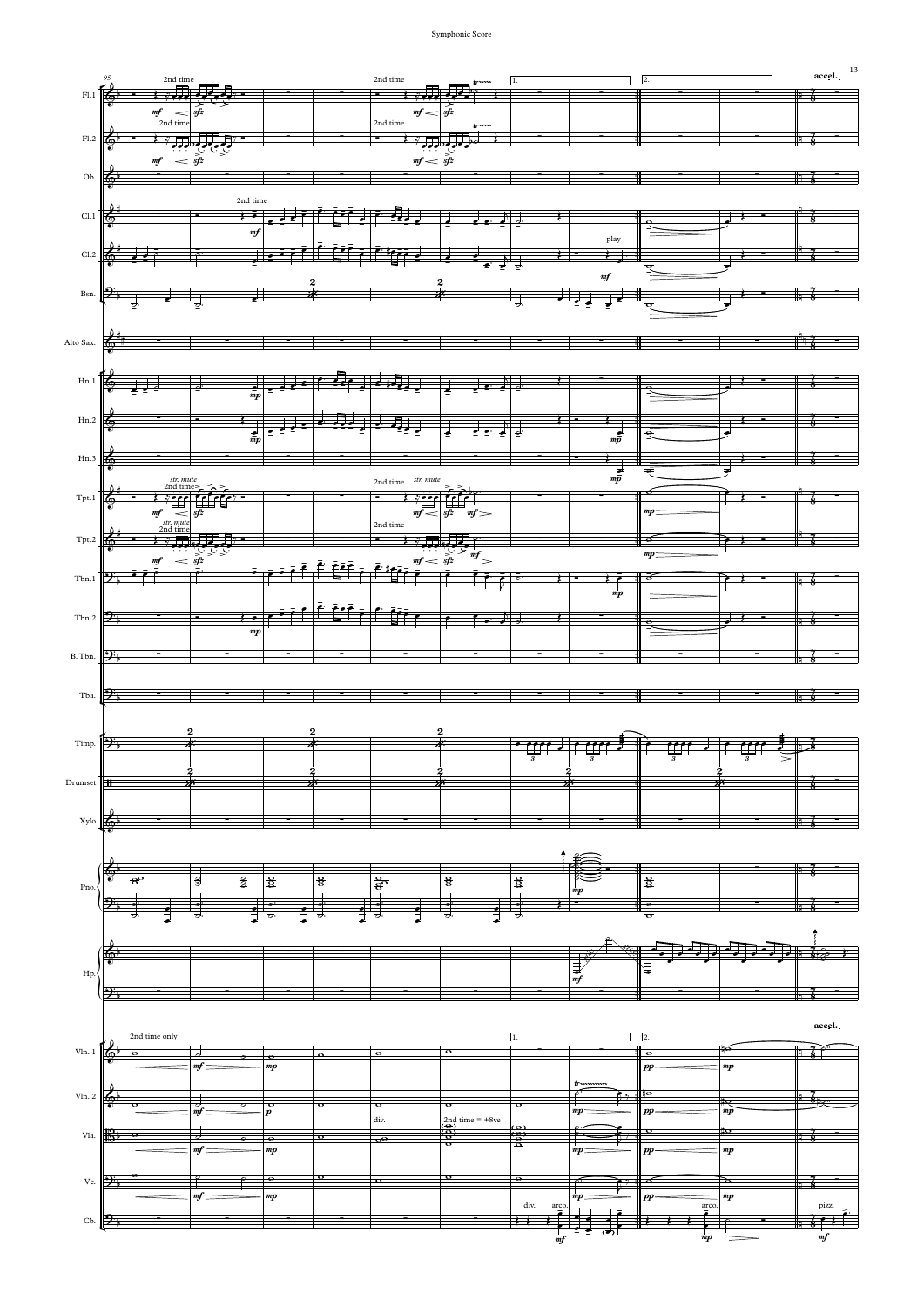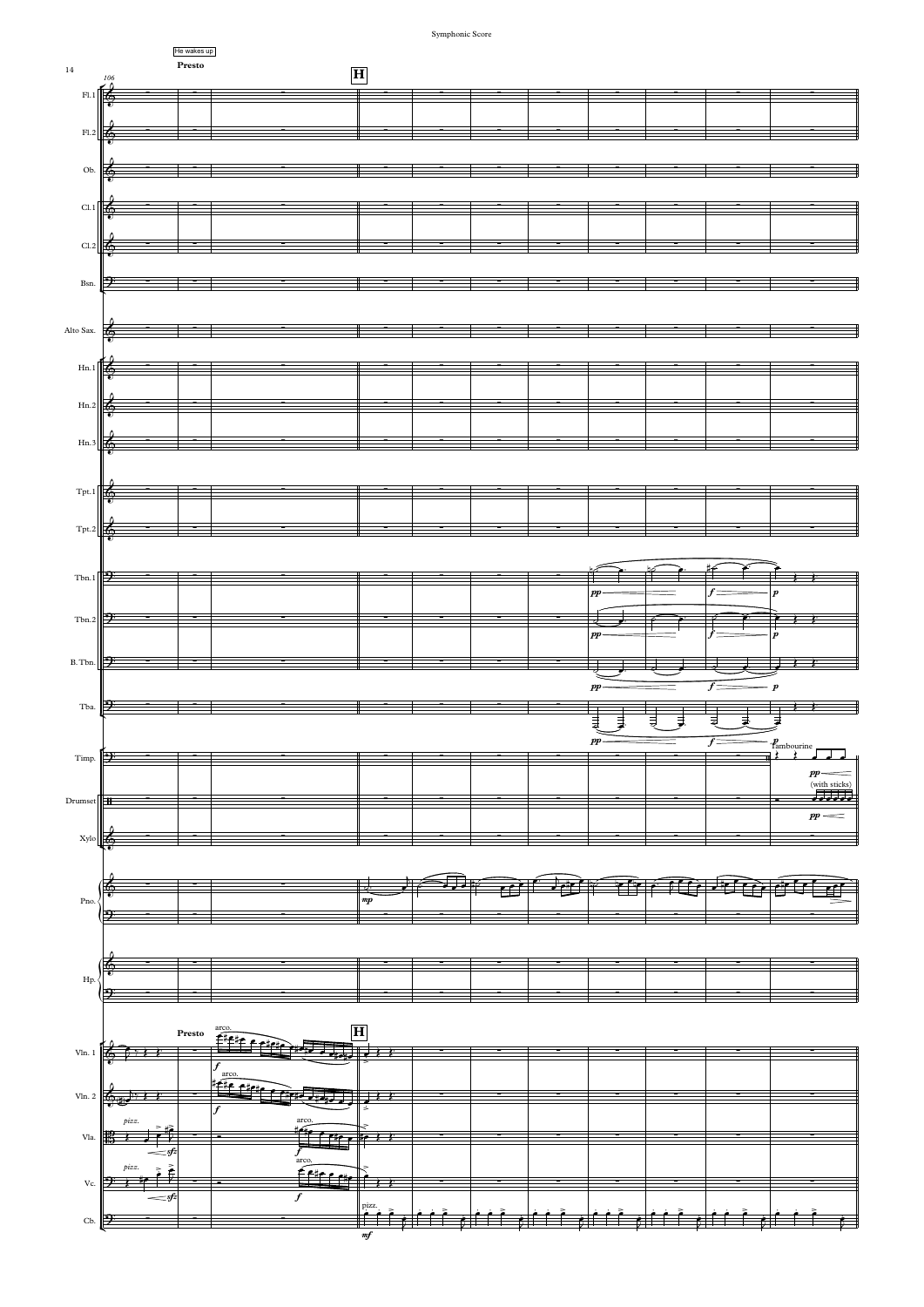

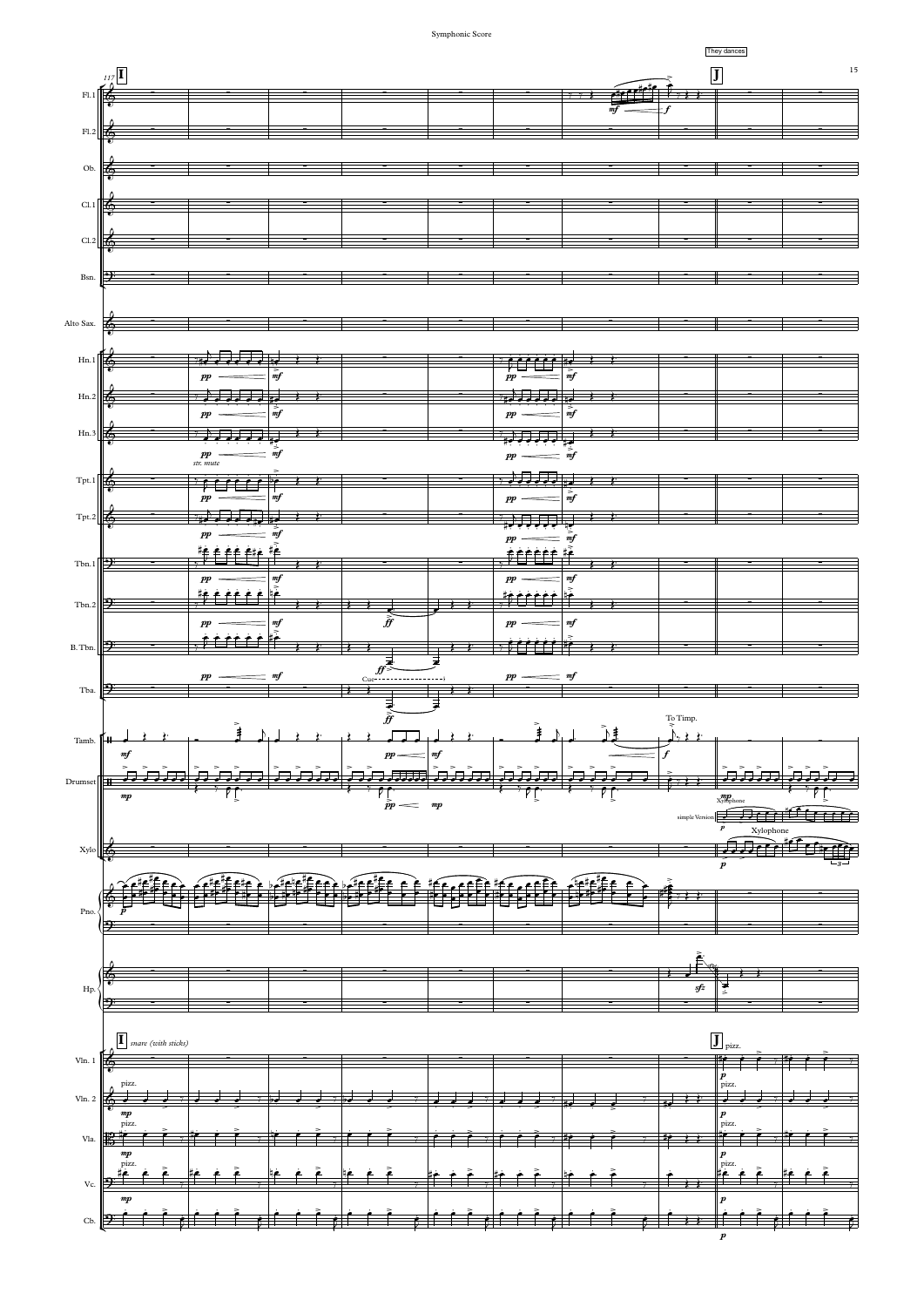

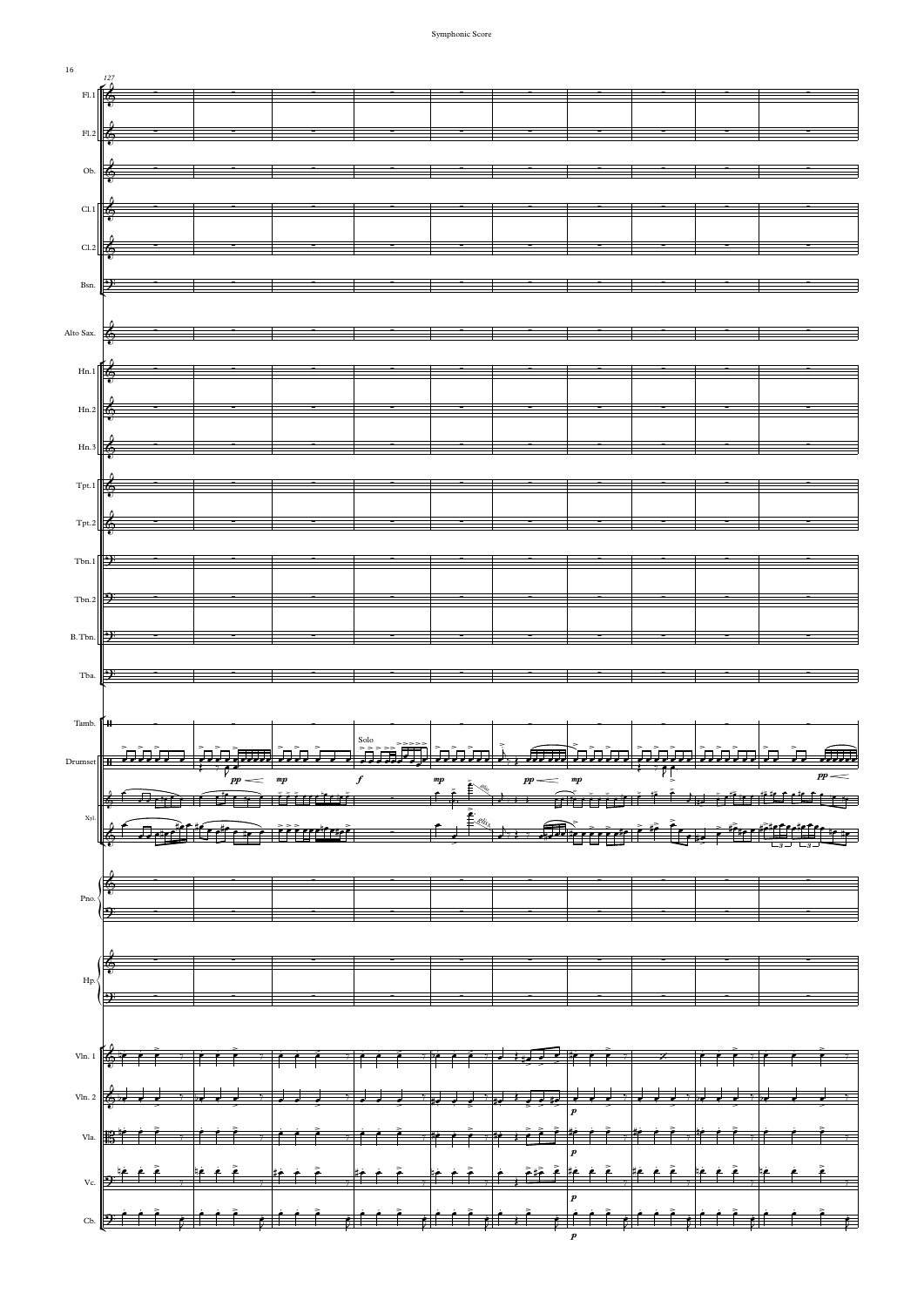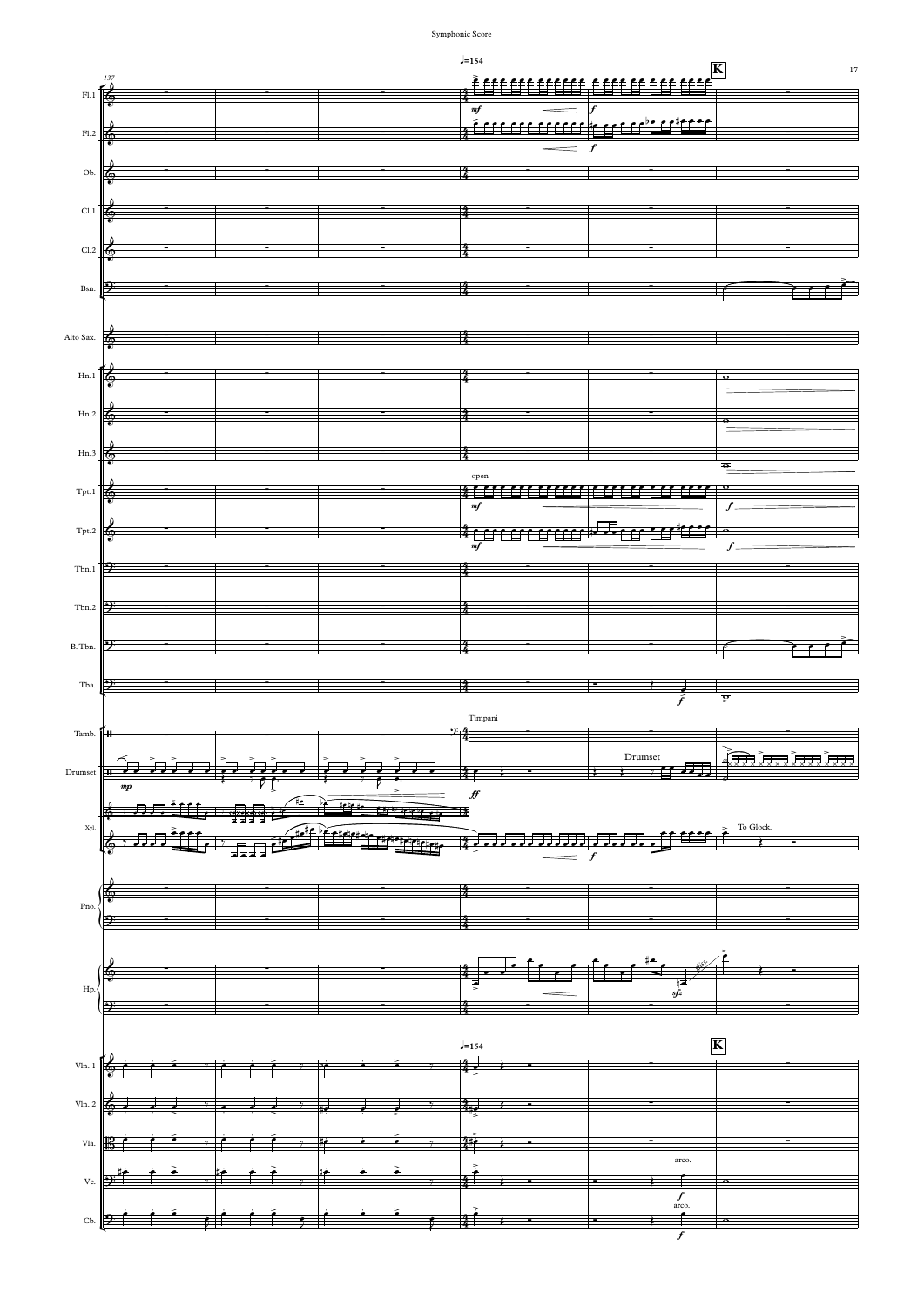

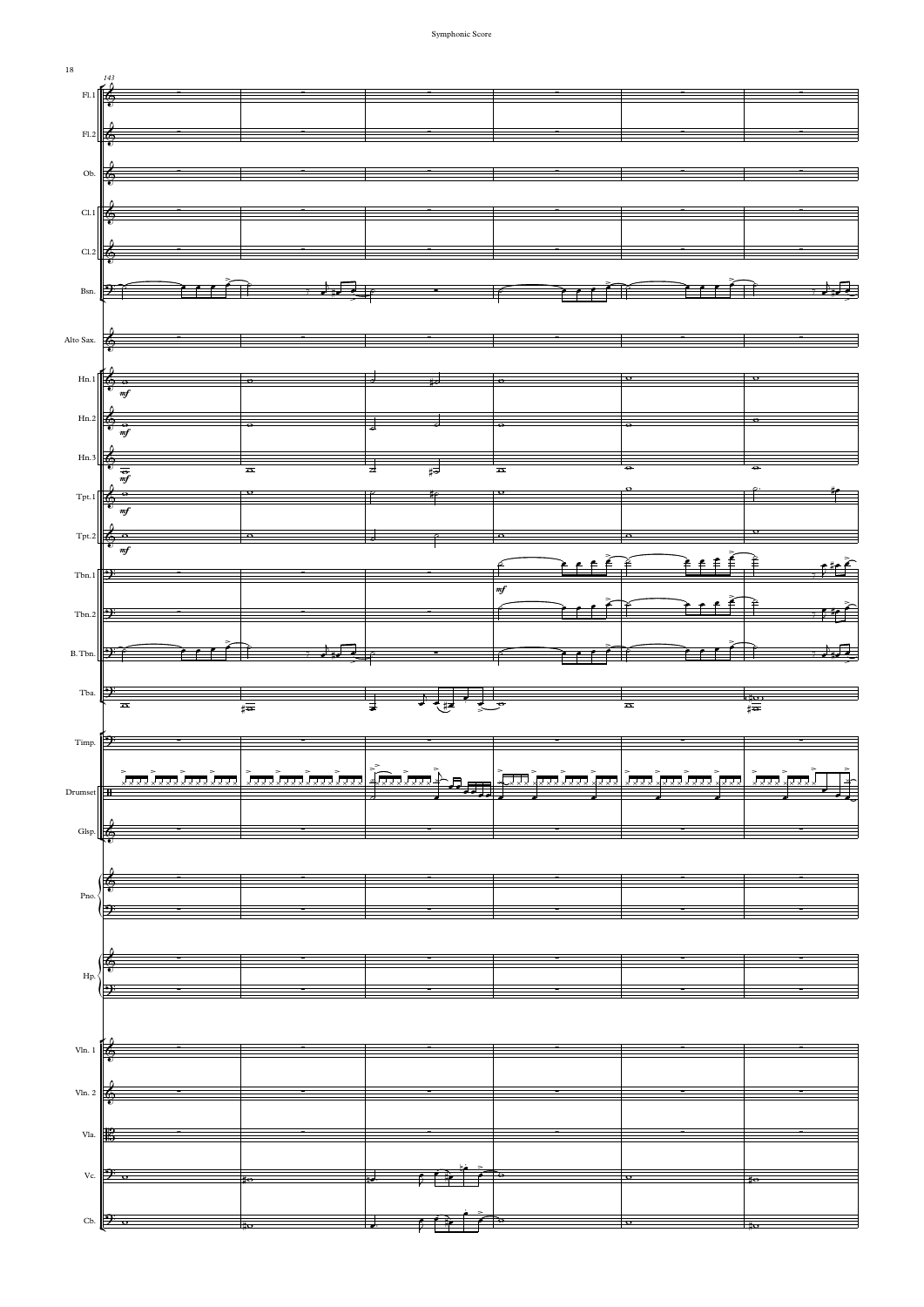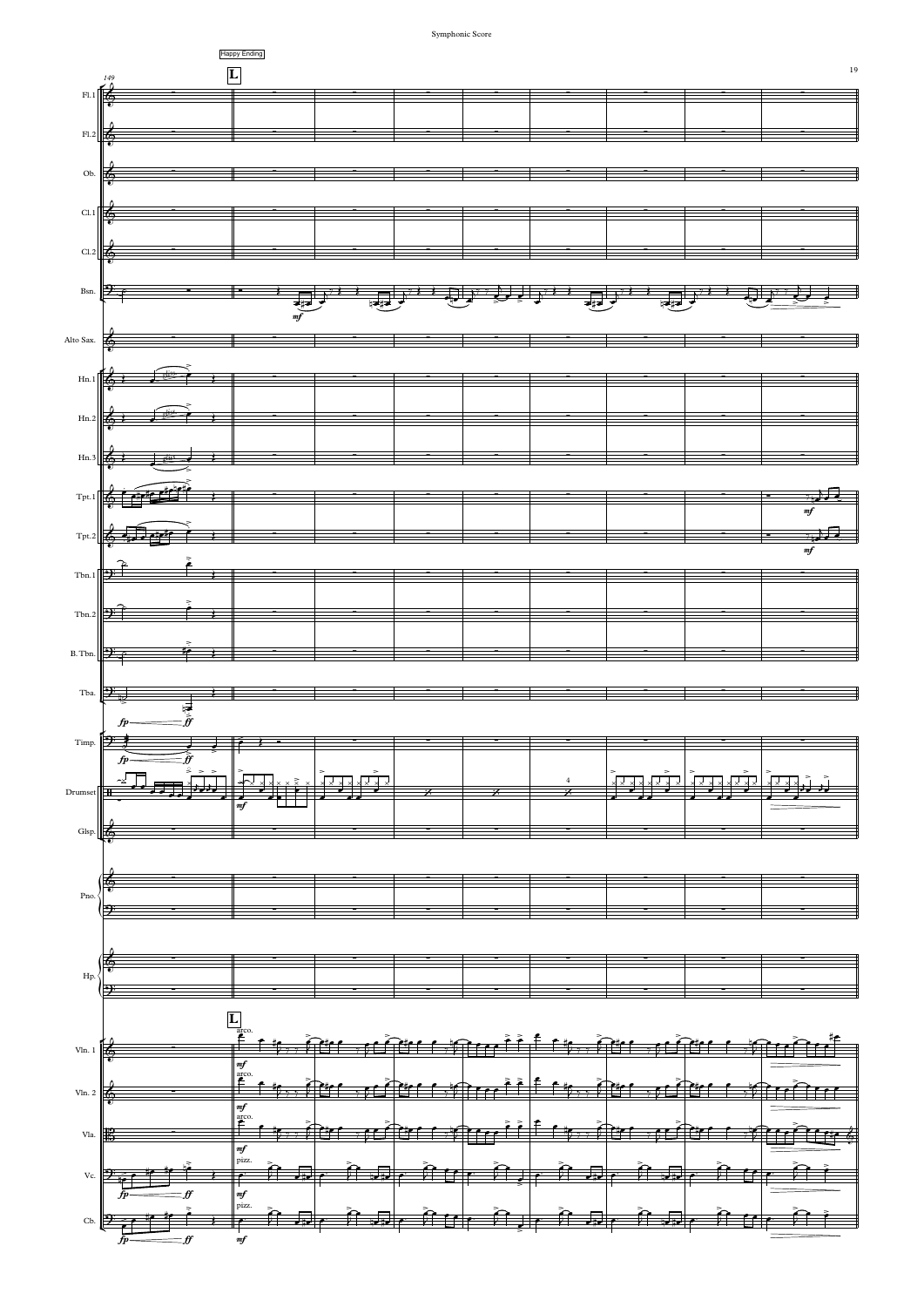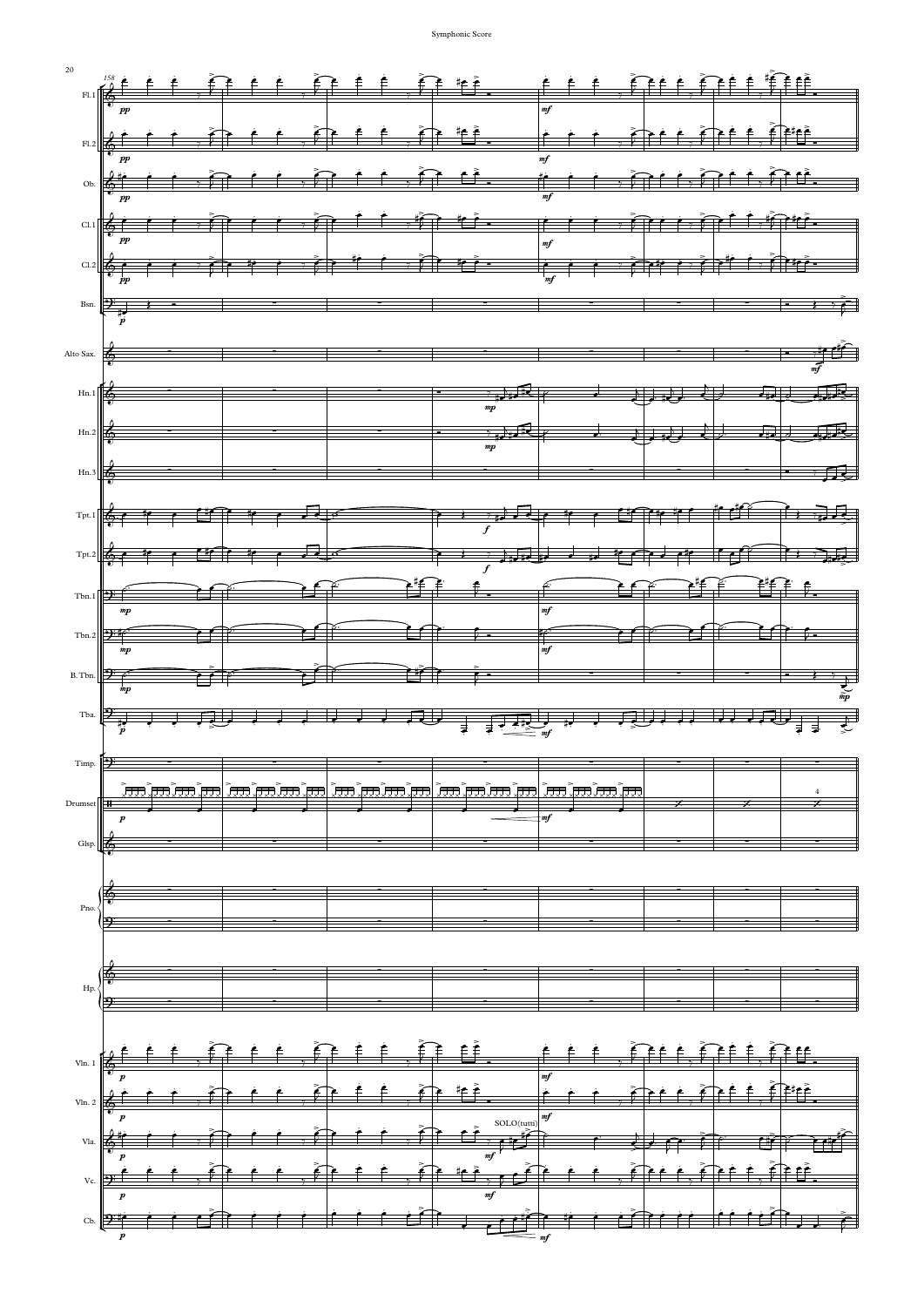